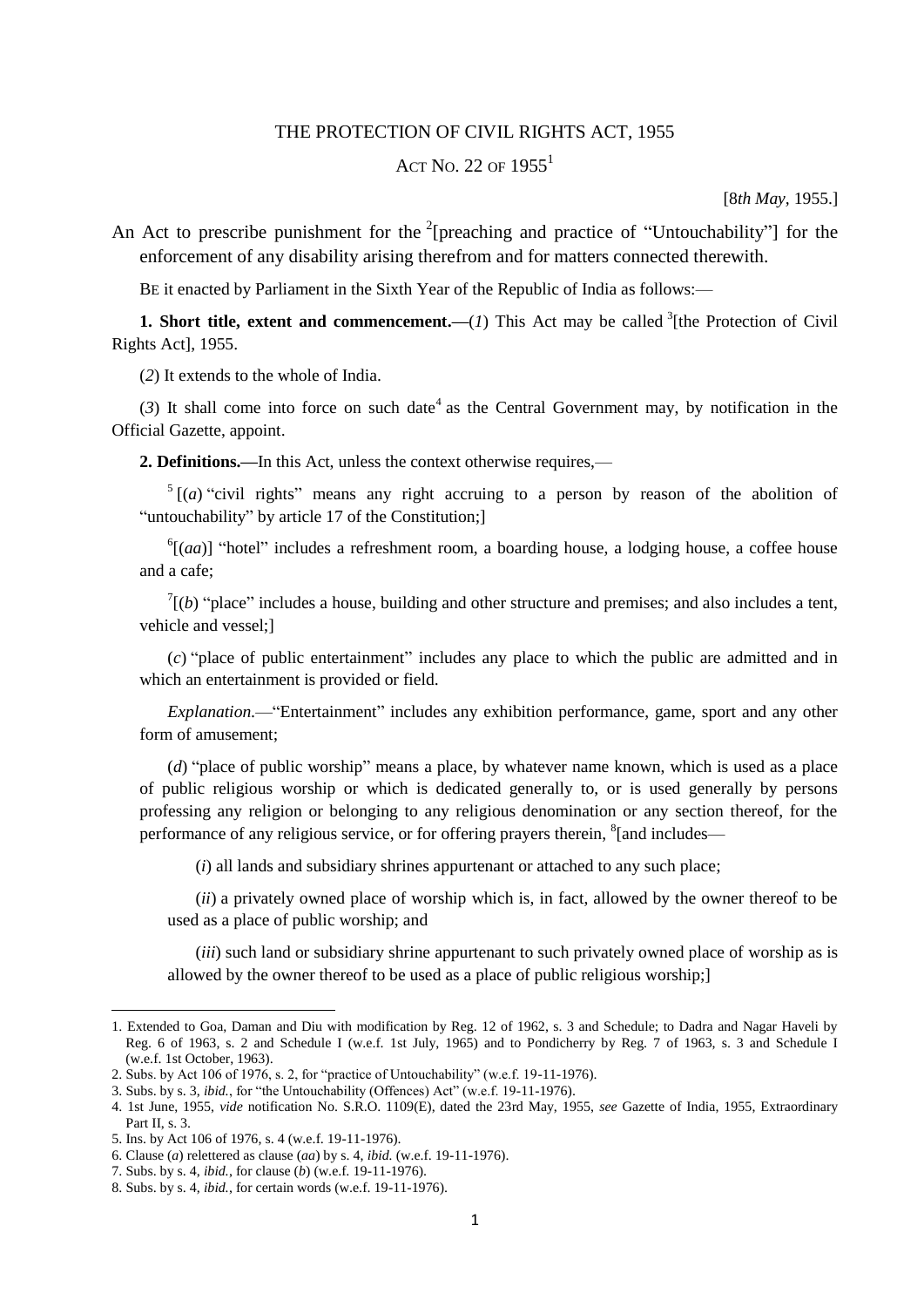$\int$ <sup>1</sup>[(*da*) "prescribed" means prescribed by rules made under this Act;

(*db*) "Scheduled Castes" has the meaning assigned to it in clause (*24*) of article 366 of the Constitution;]

(*e*) "shop" means any premises where goods are sold either wholesale or by retail or both wholesale and by retail  $^{2}$ [and includes—

(*i*) any place from where goods are sold by a hawker or vendor or from a mobile van or cart;

(*ii*) a laundry and a hair cutting saloon;

(*iii*) any other place where services are rendered to customers].

**3. Punishment for enforcing religious disabilities.—**Whoever on the ground of "untouchability" prevents any person—

(*a*) from entering any place of public worship which is open to other persons professing the same religion  $3* * *$  or any section thereof, as such person; or

(*b*) from worshipping or offering prayers or performing any religious service in any place of public worship, or bathing in, or using the waters of, any sacred tank, well, spring or water-course <sup>4</sup>[river or lake or bathing at any ghat of such tank, water-course, river or lake] in the same manner and and to the same extent as is permissible to the other persons professing the same religion  $3* * *$  or any section thereof, as such person,

 $5$ [shall be punishable with imprisonment for a term of not less than one month and not more than six months and also with fine which shall be not less than one hundred rupees and not more than five hundred rupees].

*Explanation.*—For the purposes of this section and section 4 persons professing the Buddhist, Sikh or Jaina religion or persons professing the Hindu religion in any of its forms or developments including Virashaivas, Lingayats, Adivasis, followers of Brahmo, Prarthana, Arya Samaj and the Swaminarayan Sampraday shall be deemed to be Hindus.

**4. Punishment for enforcing social disabilities.—**Whoever on the ground of "untouchability" enforces against any person any disability with regard to—

(*i*) access to any shop, public restaurant, hotel or place of public entertainment; or

(*ii*) the use of any utensils, and other articles kept in any public restaurant, hotel, *dharamshala,* sarai or *musafirkhana* for the use of the general public or of <sup>6</sup>[any section thereof]; or

(*iii*) the practice of any profession or the carrying on of any occupation, trade or business <sup>7</sup>[or employment in any job]; or

(*iv*) the use of, or access to, any river, stream, spring, well, tank, cistern, water-tap or other watering place, or any bathing ghat, burial or cremation ground, any sanitary convenience, any road,

<sup>1.</sup> Ins. by Act 106 of 1976, s. 4 (w.e.f. 19-11-1976).

<sup>2.</sup> Subs. by s. 4, *ibid*., for certain words (w.e.f. 19-11-1976).

<sup>3.</sup> The words "or belonging to the same religious denomination" omitted by s. 5, *ibid.* (w.e.f. 19-11-1976).

<sup>4.</sup> Ins. by s. 5, *ibid*. (w.e.f. 19-11-1976).

<sup>5.</sup> Subs. by s. 5, *ibid*., for certain words (w.e.f. 19-11-1976).

<sup>6.</sup> Subs. by s. 6, *ibid*., for certain words (w.e.f. 19-11-1976).

<sup>7.</sup> Ins. by s. 6, *ibid*. (w.e.f. 19-11-1976).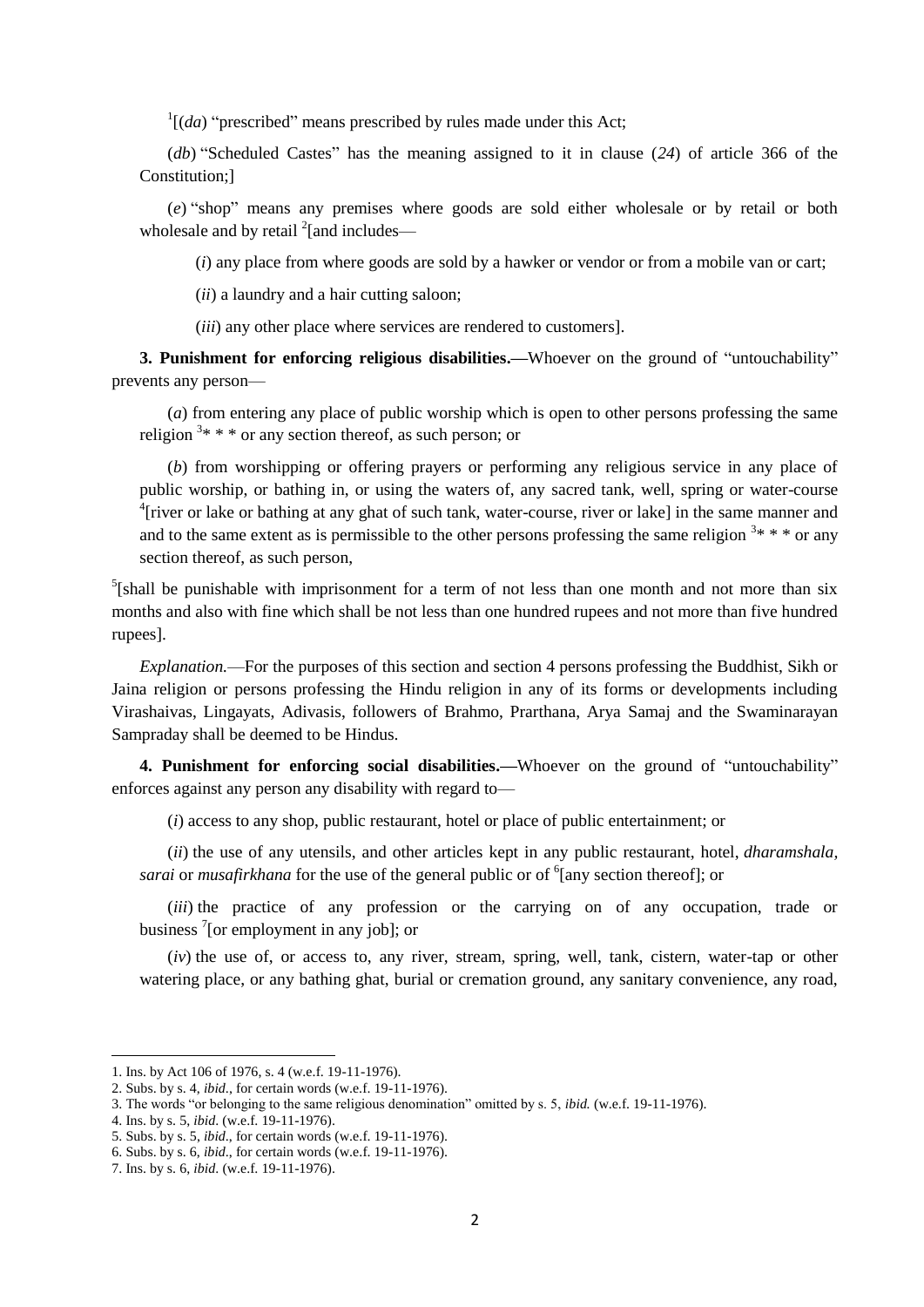or passage, or any other place of public resort which other members of the public, or  $\frac{1}{2}$  [any section thereof], have a right to use or have access to; or

(*v*) the use of, or access to, any place used for a charitable or a public purpose maintained wholly or partly out of State funds or dedicated to the use of the general public or <sup>1</sup>[any section thereof]; or

(*vi*) the enjoyment of any benefit under a charitable trust created for the benefit of the general public or of  $\frac{1}{2}$  [any section thereof]; or

(*vii*) the use of, or access to, any public conveyance; or

(*viii*) the construction, acquisition, or occupation of any residential premises in any locality, whatsoever; or

(*ix*) the use of any *dharamshala, sarai* or *musafirkhana* which is open to the general public, or to  $\frac{1}{2}$  [any section thereof]; or

 $(x)$  the observance of any social or religious custom, usage or ceremony or <sup>2</sup>[taking part in, or taking out, any religious, social or cultural procession]; or

(*xi*) the use of jewellery and finery,

 $3$ [shall be punishable with imprisonment for a term of not less than one month and not more than six months and also with fine which shall be not less than one hundred rupees and not more than five hundred rupees].

<sup>4</sup> [*Explanation*.—For the purposes of this section, "enforcement of any disability" includes any discrimination on the ground of "untouchability".]

**5. Punishment for refusing to admit person to hospitals, etc.—**Whoever on the ground of "untouchability"—

(*a*) refuses admission to any person to any hospital, dispensary, educational institution or any hostel <sup>5</sup>\*\*\*, if such hospital, dispensary, educational institution or hostel is established or maintained for the benefit of the general public or any section thereof; or

(*b*) does any act which discriminates against any such person after admission to any of the aforesaid institutions,

<sup>6</sup>[shall be punishable with imprisonment for a term of not less than one month and not more than six months and also with fine which shall be not less than one hundred rupees and not more than five hundred rupees].

**6. Punishment for refusing to sell goods or render services.—**Whoever on the ground of "untouchability" refuses to sell any goods or refuses to render any service to any person at the same time and place and on the same terms and conditions at or which such goods are sold or services are rendered to other persons in the ordinary course of business  $\frac{7}{1}$  [shall be punishable with imprisonment for a term of not less than one month and not more than six months and also with fine which shall be not less than one hundred rupees and not more than five hundred rupees].

**7. Punishment for other offences arising out of "untouchability".—**(*1*) Whoever—

(*a*) prevents any person from exercising any right accruing to him by reason of the abolition of "untouchability" under Article 17 of the Constitution; or

<sup>1.</sup> Subs. by Act 106 of 1976, s. 6, for certain words (w.e.f. 19-11-1976).

<sup>2.</sup> Subs. by s. 6, *ibid*., for "taking part in any religious procession" (w.e.f. 19-11-1976).

<sup>3.</sup> Subs. by s. 6, *ibid*., for certain words (w.e.f. 19-11-1976).

<sup>4.</sup> Ins. by s. 6, *ibid*. (w.e.f. 19-11-1976).

<sup>5.</sup> The words "attached thereto" omitted by s. 7, *ibid*. (w.e.f. 19-11-1976).

<sup>6.</sup> Subs. by s. 7, *ibid*., for certain words (w.e.f. 19-11-1976).

<sup>7.</sup> Subs. by s. 8, *ibid.*, for certain words (w.e.f. 19-11-1976).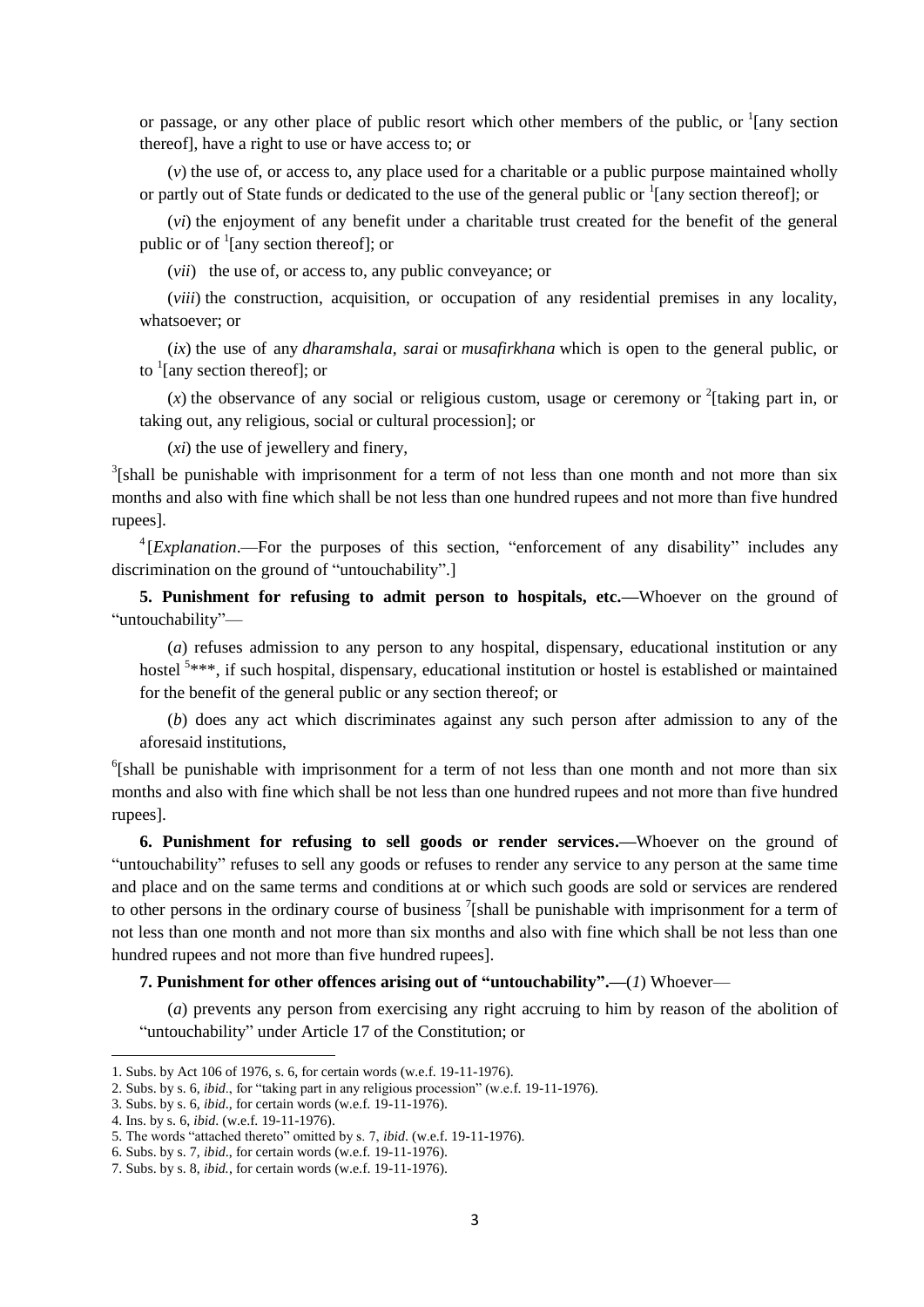(*b*) molests, injures, annoys, obstructs or causes or attempts to cause obstruction to any person in the exercise of any such right or molests, injures, annoys or boycotts any person by reason of his having exercised any such right; or

(*c*) by words, either spoken or written, or by signs or by visible representations or otherwise, incites or encourages any person or class of persons or the public generally to practice "untouchability" in any form whatsoever; <sup>1</sup>[or]

 $\mathbf{1}[(d)$  insults or attempts to insult, on the ground of "untouchability", a member of a Scheduled Caste;]

 $2$ [shall be punishable with imprisonment for a term of not less than one month and not more than six months, and also with fine which shall be not less than one hundred rupees and not more than five hundred rupees].

 $^{3}$ [*Explanation I*].—A person shall be deemed to boycott another person who—

(*a*) refuses to let to such other person or refuses to permit such other person, to use or occupy any house or land or refuses to deal with, work for hire for, or do business with, such other person or to render to him or receive from him any customary service, or refuses to do any of the said things on the terms on which such things would be commonly done in the ordinary course of business; or

(*b*) abstains from such social, professional or business relations as he would ordinarily maintain with such other person.

<sup>1</sup>[*Explanation II*.—For the purpose of clause (*c*) a person shall be deemed to incite or encourage the practice of "untouchability"—

(*i*) if he, directly or indirectly, preaches "untouchability" or its practice in any form; or

(*ii*) if he justifies, whether on historical, philosophical or religious grounds or on the ground of any tradition of the caste system or on any other ground, the practice of "untouchability" in any form.]

 $<sup>1</sup>$ [(*1A*) Whoever commits any offence against the person or property of any individual as a repraisal or</sup> revenge for his having exercised any right accruing to him by reason of the abolition of "untouchability" under article 17 of the Constitution, shall, where the offence is punishable with imprisonment for a term exceeding two years, be punishable with imprisonment for a term which shall not be less than two years and also with fine.]

(*2*) Whoever—

(*i*) denies to any person belonging to his community or any section thereof any right or privilege to which such person would be entitled as a member of such community or section, or

(*ii*) takes any part in the ex-communication of such person, on the ground that such person has refused to practice "untouchability" that such person has done any act in furtherance of the objects of this Act,

[shall be punishable with imprisonment for a term of not less than one month and not more than six months and also with fine which shall be not less than one hundred rupees and not more than five hundred rupees.]

4 [**7A.Unlawful compulsory labour when to be deemed to be a practice of "untouchability".—**(*1*) Whoever compels any person, on the ground of "untouchability", to do any scavenging or sweeping or to

<sup>1.</sup> Ins. by Act 106 of 1976, s. 9, (w.e.f. 19-11-1976).

<sup>2.</sup> Subs. by s. 9, *ibid*., for certain words (w.e.f. 19-11-1976).

<sup>3.</sup> The existing *Explanation* renumbered as *Explanation* I by s. 9, *ibid*., (w.e.f 19-11-1976).

<sup>4.</sup> Ins. by s. 10, *ibid.* (w.e.f. 19-11-1976).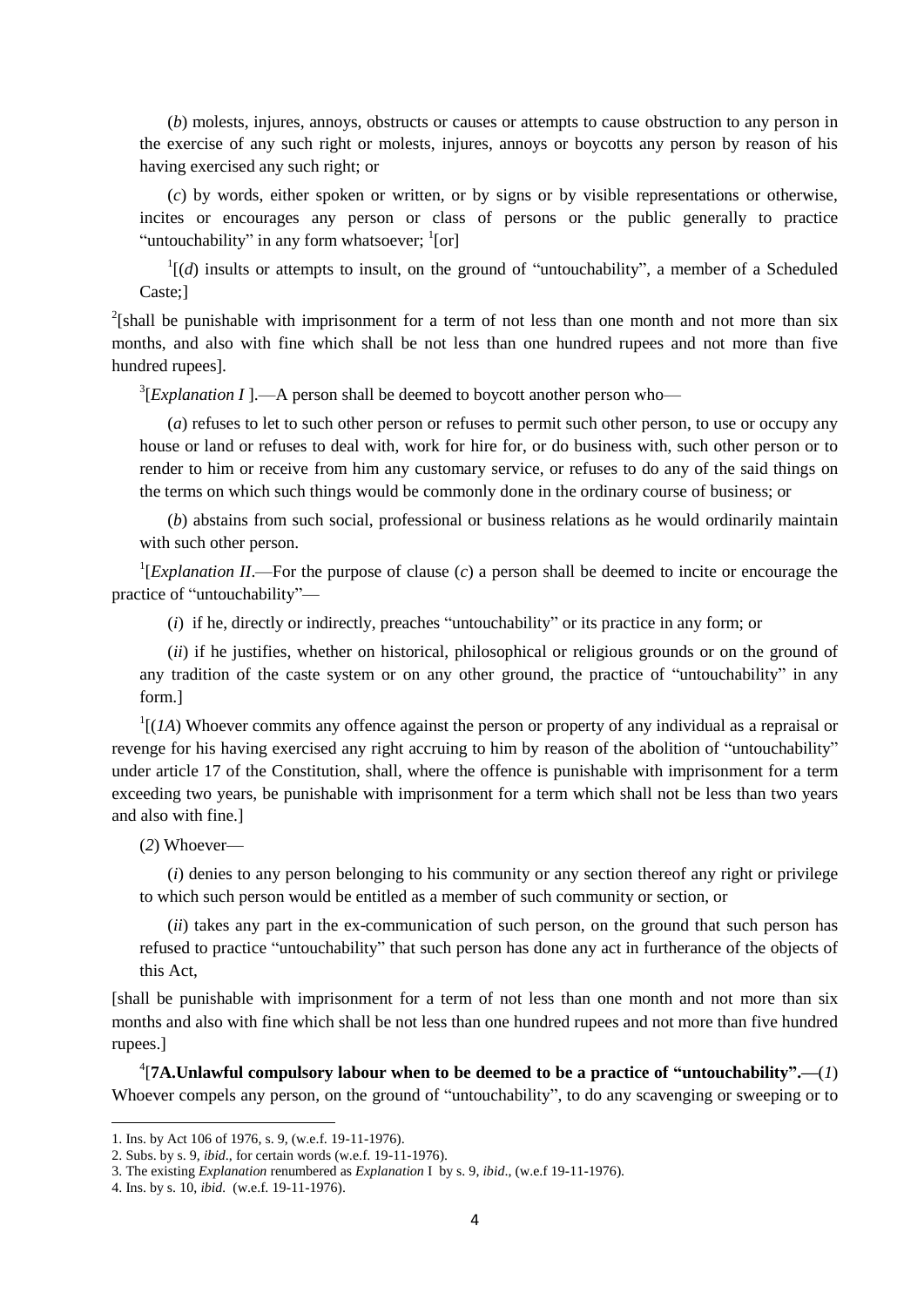remove any carcass or to flay any animal, or to remove the umbilical cord or to do any other job of a similar nature shall be deemed to have enforced a disability arising out of "untouchability".

(*2*) Whoever is deemed under sub-section (*1*) to have enforced a disability arising out of "untouchability" shall be punishable with imprisonment for a term which shall not be less than three months and not more than six months and also with fine which shall not be less than one hundred rupees and not more than five hundred rupees.

*Explanation.*—For the purposes of this section, "compulsion" includes a threat of social or economic boycott.]

**8. Cancellation or suspension of licences in certain cases.—**When a person who is convicted of an offence under section 6 holds any licence under any law for the time being in force in respect of any profession, trade, calling or employment in relation to which the offence is committed, the court trying the offence may without prejudice to any other penalty to which such person may be liable under that section, direct that the licence shall stand cancelled or be suspended for such period as the court may deem fit, and every order of the court so cancelling or suspending a licence shall have effect as if it had been passed by the authority competent to cancel or suspend the licence under any such law.

*Explanation.*—In this section, "licence" includes a permit or a permission.

**9. Resumption or suspension of grants made by Government.—**Where the manager or trustee of a place of public worship <sup>1</sup>[for any educational institution or hostel] which is in receipt of a grant of land or money from the Government is convicted of an offence under this Act and such conviction is not reversed or quashed in any appeal or revision, the Government may, if in its opinion the circumstances of the case warrant such a course, direct the supension or resumption of the whole or any part of such grant.

**10. Abetment of offence.—**Whoever abets any offence under this Act shall be punishable with the punishment provided for the offence.

 $2$ [*Explanation*.— A public servant who wilfully neglects the investigation of any offence punishable under this Act shall be deemed to have abetted an offence punishable under this Act.]

<sup>3</sup>[10A. Power of State Government to impose collective fine.— $(I)$  If, after an inquiry in the prescribed manner, the State Government is satisfied that the inhabitants of an area are concerned in, or abetting the commission of, any offence punishable under this Act, or harbouring persons concerned in the commission of such offence or failing to render all the assistance in their power to discover or apprehend the offender or offenders or suppressing material evidence of the commission of such offence, the State Government may, by notification in the Official Gazette, impose a collective fine on such inhabitants and apportion such fine amongst the inhabitants who are liable collectively to pay it, and such apportionment shall be made according to the State Government's judgment of the respective means of such inhabitants and in making any such apportionment the State Government may assign a portion of such fine to a Hindu undivided family to be payable by it:

Provided that the fine apportioned to an inhabitant shall not be realised until the petition, if any, filed by him under sub-section (*3*), is disposed of.

(*2*) The notification made under sub-section (*1*) shall be proclaimed in the area by beat of drum or in such other manner as the State Government may think best in the circumstances to bring the imposition of the collective fine to the notice of the inhabitants of the said area.

<sup>1.</sup> Ins. by Act 106 of 1976, s. 11, *ibid*. (w.e.f. 19-11-1976).

<sup>2.</sup> Ins. by s. 12, *ibid.* (w.e.f. 19-11-1976).

<sup>3.</sup> Ins. by s. 13, *ibid*. (w.e.f. 19-11-1976).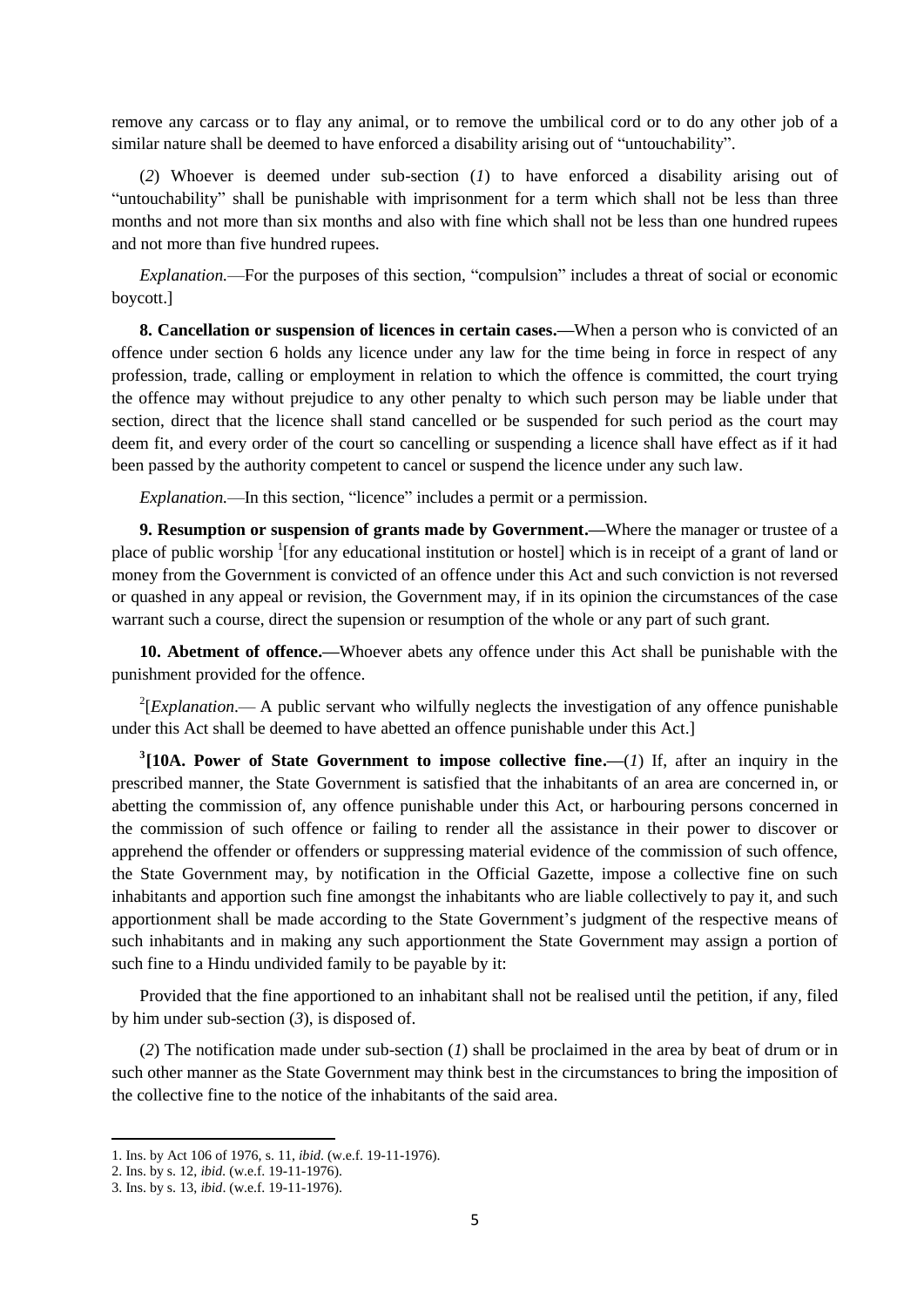(*3*) (*a*) Any person aggrieved by the imposition of the collective fine under sub-section (*1*) or by the order of apportionment, may, within the prescribed period, file a petition before the State Government or such other authority as that Government may specify in this behalf for being exempted from such fine or for modification of the order or apportionment:

Provided that no fee shall be charged for filing such petition.

(*b*) The State Government or the authority specified by it shall, after giving to the petitioner a reasonable opportunity of being heard, pass such order as it may think fit:

Provided that the amount of the fine exempted or reduced under this section shall not be realisable from any person, and the total fine imposed on the inhabitants of an area under sub-section (*1*) shall be deemed to have been reduced to that extent.

(*4*) Notwithstanding anything contained in sub-section (*3*), the State Government may exempt the victims of any offence punishable under this Act or any person who does not, in its opinion, fall within the category of persons specified in sub-section  $(I)$ , from the liability to pay the collective fine imposed under sub-section (*1*) or any portion thereof.

(*5*) The portion of collective fine payable by any person (including a Hindu undivided family) may be recovered in the manner provided by the Code of Criminal Procedure, 1973 (2 of 1974), for the recovery of fines imposed by a Court as if such portion were a fine imposed by a Magistrate.]

**11. Enhanced penalty on subsequent conviction.—**Whoever having already been convicted of an offence under this Act or of an abetment of such offence is again convicted of any such offence or abetment,  $\frac{1}{1}$ [shall, on conviction, be punishable—

(*a*) for the second offence, with imprisonment for a term of not less than six months and not more than one year, and also with fine which shall be not less than two hundred rupees and not more than five hundred rupees;

(*b*) for the third offence or any offence subsequent to the third offence with imprisonment for a term of not less than one year and not more than two years, and also with fine which shall be not less than five hundred rupees and not more than one thousand rupees].

**12. Presumption by Courts in certain cases.—**Where any act constituting an offence under this Act is committed in relation to a member of a Scheduled Caste<sup>2\*\*\*</sup>, the Court shall presume, unless the contrary is proved, that such act was committed on the ground of "untouchability".

**13. Limitation of Jurisdiction of Civil Courts.—**(*1*) No Civil Court shall entertain or continue any suit or proceeding or shall pass any decree or order if the claim involved in such suit or proceeding or if the passing of such decree or order or if such execution would in any way be contrary to the provisions of this Act.

(*2*) No Court shall, in adjudicating any matter or executing any decree or order, recognise any custom or usage imposing any disability on any person on the ground of "untouchability".

**14. Offences by companies.—**(*1*) If the person committing an offence under this Act is a company, every person who at the time the offence was committed was in charge of, and was responsible to the company for the conduct of the business of the company, shall be deemed to be guilty of the offence and shall be liable to be proceeded against and punished accordingly:

<sup>1.</sup> Subs. by Act 106 of 1976, s. 14, for certain words (w.e.f. 19-11-1976).

<sup>2.</sup> The words, brackets and figures "as defined in clause (*24*) of article 366 of the Constitution" omitted by s. 15, *ibid*. (w.e.f. 19-11-1976).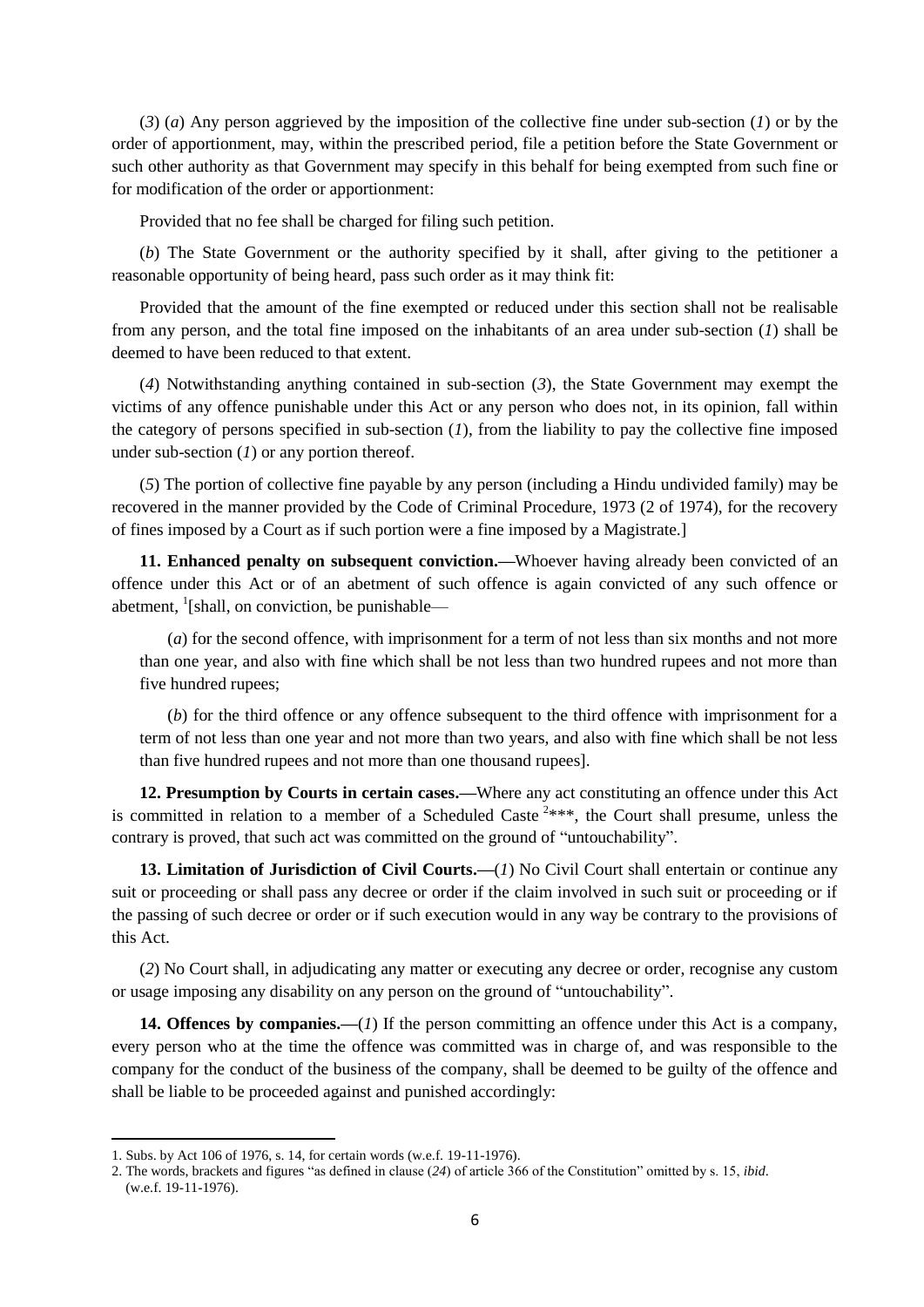Provided that nothing contained in this sub-section shall render any such person liable to any punishment, if he proves that the offence was committed without his knowledge or that he exercised all due diligence to prevent the commission of such offence.

(*2*) Notwithstanding anything contained in sub-section (*1*), where an offence under this Act has been committed with the consent of any director or manager, secretary or other officer of the company, such director, manager, secretary or other officer shall also be deemed to be guilty of that offence and shall be liable to be proceeded against and punished accordingly.

*Explanation.*—For the purposes of this section,—

(*a*) "company" means any body corporate and includes a firm or other association of individuals; and

(*b*) "director" in relation to a firm means a partner in the firm.

<sup>1</sup>[14A. Protection of action taken in good faith.—(*1*) No suit, prosecution or other legal proceeding shall lie against the Central Government or a State Government for anything which is in good faith done or intended to be done under this Act.

(*2*) No suit or other legal proceeding shall lie against the Central Government or a State Government for any damage caused or likely to be caused by anything which is in good faith done or intended to be done under this Act.]

<sup>2</sup>[15. Offences to be cognizable and triable summarily.— $(I)$  Notwithstanding anything contained in the Code of Criminal Procedure, 1973 (2 of 1974), every offence punishable under this Act shall be cognizable and every such offence, except where its punishable with imprisonment for a minimum term exceeding three months, may be tried summarily by a Judicial Magistrate of the first class or in a metropolitan area by a Metropolitan Magistrate in accordance with the procedure specified in the said Code.

(*2*) Notwithstanding anything contained in the Code of Criminal Procedure, 1973 (2 of 1974), when any public servant is alleged to have committed the offence of abetment of an offence punishable under this Act, while acting or purporting to act in the discharge of his official duty, no Court shall take cognizance of such offence of abetment except with the previous sanction—

(*a*) of the Central Government, in the case of a person employed in connection with the affairs of the Union; and

(*b*) of the State Government, in the case of a person employed in connection with the affairs of a State.

**15A. Duty of State Government to ensure that the rights accruing from the abolition of "untouchability" may be availed of by the concerned persons.—**(*1*) Subject to such rules as the Central Government may make in this behalf, the State Government shall take such measures as may be necessary for ensuring that the rights arising from the abolition of "untouchability" are made available to, and are availed of by the persons subjected to any disability arising out of "untouchability".

(*2*) In particular, and without prejudice to the generality of the provisions of sub-section (*1*), such measures may include—

(*i*) the provision of adequate facilities, including legal aid, to the persons subjected to any disability arising out of "untouchability" to enable them to avail themselves of such rights;

1

<sup>1.</sup> Ins. by Act 106 of 1976, s. 16 (w.e.f. 19-11-1976).

<sup>2.</sup> Subs. by s. 17, *ibid*., for s. 15 (w.e.f. 19-11-1976).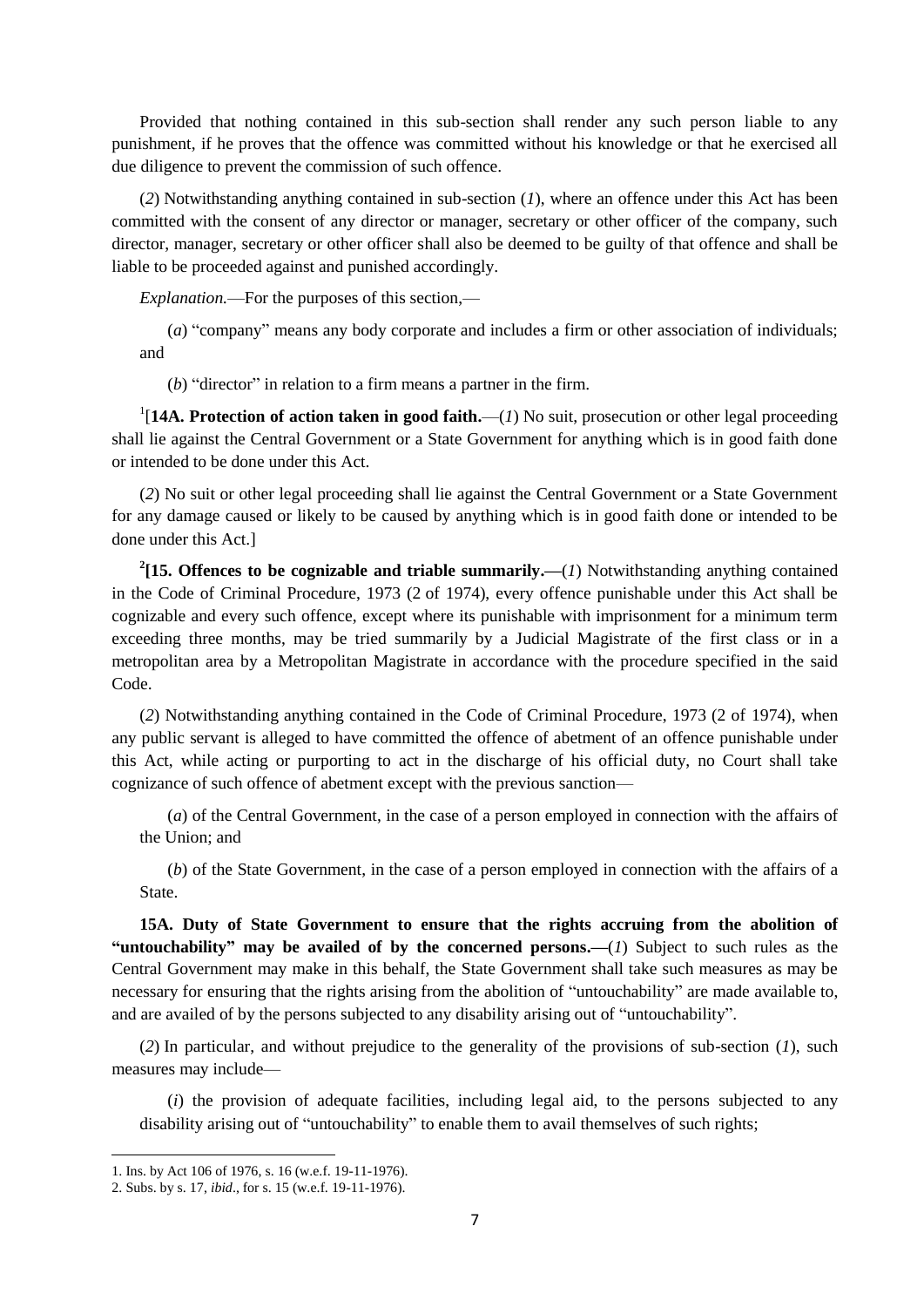(*ii*) the appointment of officers for initiating or exercising supervision over prosecutions for the contravention of the provisions of this Act;

(*iii*) the setting up of special courts for the trial of offences under this Act;

(*iv*) the setting up of Committees at such appropriate levels as the State Government may think fit to assist the State Government in formulating or implementing such measures;

(*v*) provision for a periodic survey of the working of the provisions of this Act with a view to suggesting measures for the better implementation of the provisions of this Act;

(*vi*) the identification of the areas where persons are under any disability arising out of "untouchability" and adoption of such measures as would ensure the removal of such disability from such areas.

(*3*) The Central Government shall take such steps as may be necessary to coordinate the measures taken by the State Governments under sub-section (*1*).

(*4*) The Central Government shall, every year, place on the Table of each House of Parliament, a report on the measures taken by itself and by the State Governments in pursuance of the provisions of this section.]

**16. Act to override other laws.—**Save as otherwise expressly provided in this Act, the provisions of this Act shall have effect notwithstanding anything inconsistent therewith contained in any other law for the time being in force, or any custom or usage or any instrument having effect by virtue of any such law or any decree or order of any Court or other authority.

<sup>1</sup>[16A. Probation of Offenders Act, 1958, not to apply to persons above the age of fourteen **years.—**The provisions of the Probation of Offenders Act, 1958 (20 of 1958), shall not apply to any person above the age of fourteen years who is found guilty of having committed any offence punishable under this Act.]

**16B. Power to make rules.—**(*1*) The Central Government may, by notification in the Official Gazette, make rules to carry out the provisions of this Act.

(*2*) Every rule made by the Central Government under this Act shall be laid, as soon as may be after it is made, before each House of Parliament while it is in session for a total period of thirty days which may be comprised in one session or in two or more successive sessions, and if, before the expiry of the session immediately following the session or the successive sessions aforesaid, both Houses agree in making any modification in the rule or both Houses agree that the rule should not be made, the rule shall thereafter have effect only in such modified form or be of no effect, as the case may be; so, however, that any such modification or annulment shall be without prejudice to the validity of anything previously done under that rule.]

**17. Repeal.—**The enactments specified in the Schedule are hereby repealed to the extent to which they or any of the provisions contained therein correspond or are repugnant to this Act or to any of the provisions contained therein.

<sup>1.</sup> Ins. by Act 106 of 1976, s. 18 (w.e.f. 19-11-1976).